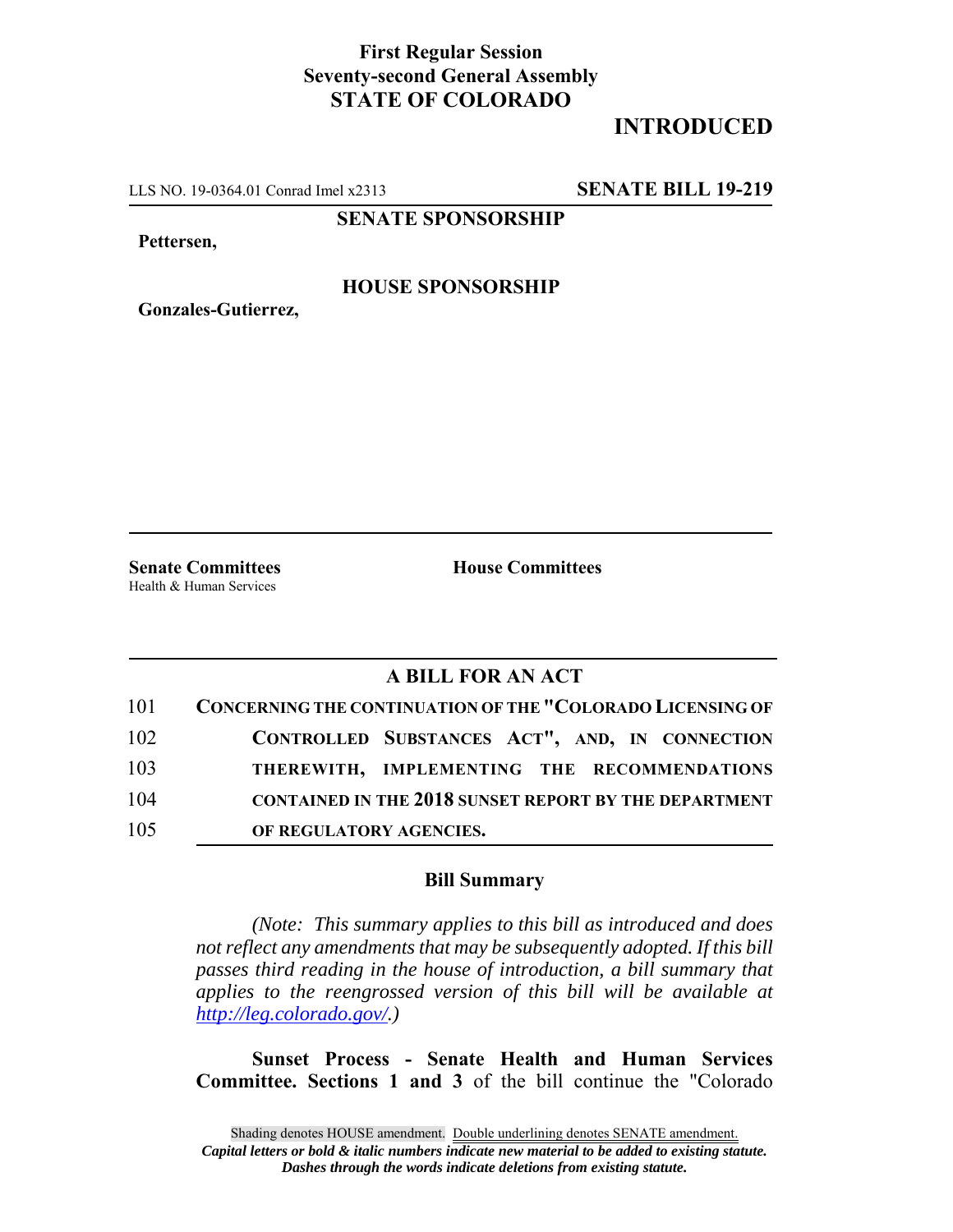Licensing of Controlled Substances Act" (act) until 2026. **Sections 2 to 8** repeal references to research as a regulated activity in the act. **Section 6** requires the department of human services (department) to develop and implement a formal, simple, accurate, and objective system to track and categorize complaints and disciplinary actions. **Section 9** directs the department to develop a secure online central registry for licensees to submit information to the department.

| $\mathbf{1}$   | Be it enacted by the General Assembly of the State of Colorado:                    |
|----------------|------------------------------------------------------------------------------------|
| $\overline{2}$ | SECTION 1. In Colorado Revised Statutes, 24-34-104, repeal                         |
| 3              | $(17)(a)(XI)$ ; and <b>add</b> $(27)(a)(VIII)$ as follows:                         |
| $\overline{4}$ | 24-34-104. General assembly review of regulatory agencies                          |
| 5              | and functions for repeal, continuation, or reestablishment - legislative           |
| 6              | <b>declaration - repeal.</b> $(17)(a)$ The following agencies, functions, or both, |
| $\overline{7}$ | are scheduled for repeal on September 1, 2019:                                     |
| 8              | (XI) The record-keeping and licensing functions of the department                  |
| 9              | of human services relating to substance use disorder treatment programs            |
| 10             | under which controlled substances are compounded, administered, or                 |
| 11             | dispensed in accordance with part 2 of article 80 of title 27;                     |
| 12             | $(27)$ (a) The following agencies, functions, or both, are scheduled               |
| 13             | for repeal on September 1, 2026:                                                   |
| 14             | (VIII) THE RECORD-KEEPING, LICENSING, AND CENTRAL REGISTRY                         |
| 15             | FUNCTIONS OF THE DEPARTMENT OF HUMAN SERVICES RELATING TO                          |
| 16             | SUBSTANCE USE DISORDER TREATMENT PROGRAMS UNDER WHICH                              |
| 17             | CONTROLLED SUBSTANCES ARE COMPOUNDED, ADMINISTERED, OR                             |
| 18             | DISPENSED IN ACCORDANCE WITH PART 2 OF ARTICLE 80 OF TITLE 27;                     |
| 19             | <b>SECTION 2.</b> In Colorado Revised Statutes, 27-80-203, amend                   |
| 20             | $(3)$ and $(6)(a)(II)$ ; and <b>repeal</b> $(23)$ as follows:                      |
| 21             | 27-80-203. Definitions. As used in this part 2, unless the context                 |
| 22             | otherwise requires:                                                                |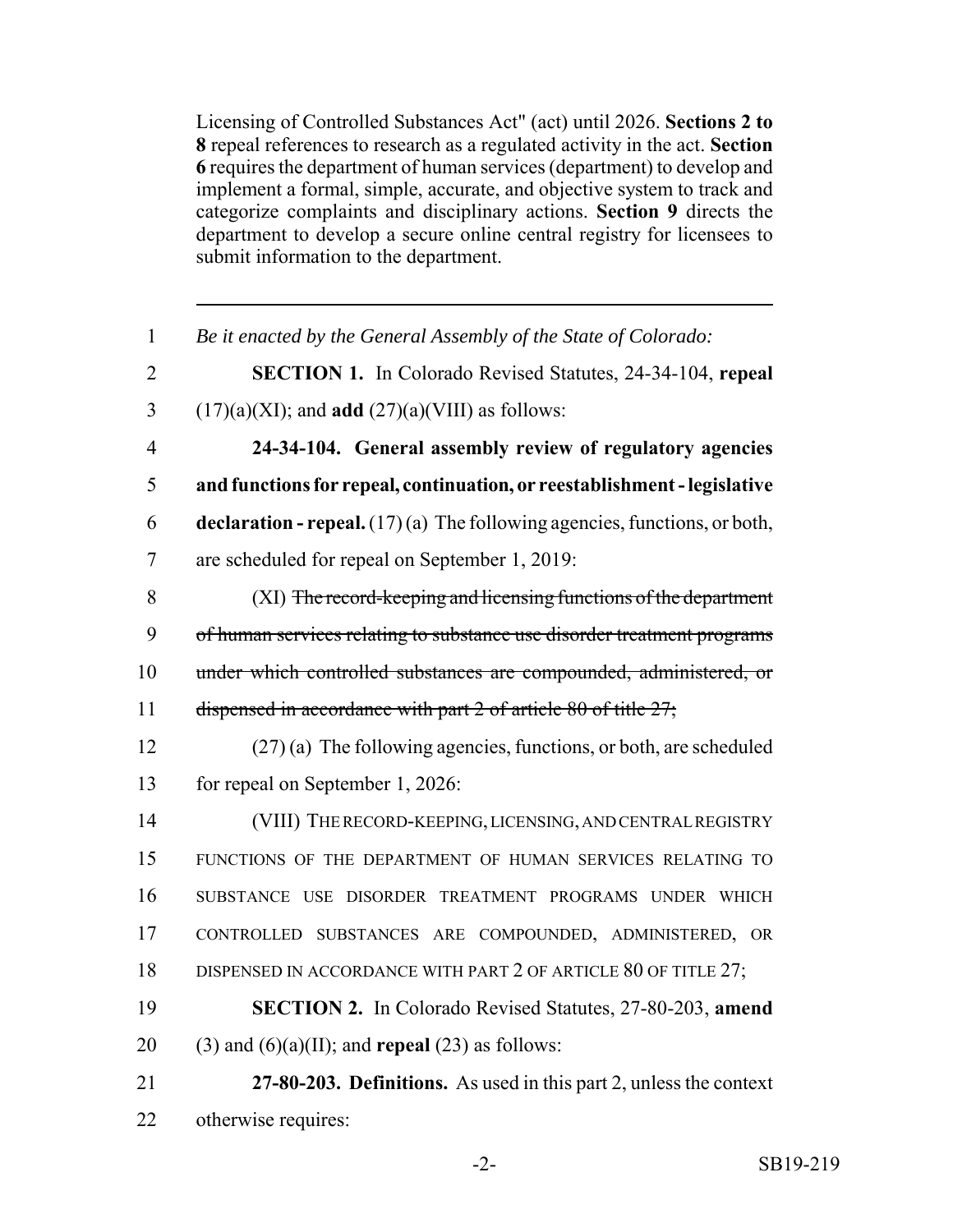(3) "Administer" means to apply a controlled substance, whether 2 by injection, inhalation, ingestion, or any other means, directly to the 3 body of a patient. or research subject. (6) (a) "Compound" means to prepare, mix, assemble, package, or label a drug or device: (II) For the purpose of, or as an incident to, research, teaching or chemical analysis and not for sale or dispensing. (23) "Researcher" means any person licensed by the department 9 pursuant to this part 2 to experiment with, study, or test any controlled substance within this state and includes analytical laboratories. **SECTION 3.** In Colorado Revised Statutes, 27-80-204, **amend**  $(1)(b)(I)$  and  $(2)$ ; and **repeal** (5) as follows: **27-80-204. License required - controlled substances - repeal.** 14 (1) (b) (I) This subsection (1) is repealed, effective September 1, 2019 SEPTEMBER 1, 2026. (2) Persons licensed as required under this part 2, or otherwise licensed as required by federal law, may possess, distribute, dispense, OR 18 administer or conduct or do research with controlled substances only to the extent authorized by their licenses and in conformity with the 20 provisions of this part 2 and with article 18 of title 18. C.R.S. (5) The department shall not issue a license under this part 2 to a researcher of marijuana or marijuana concentrate. **SECTION 4.** In Colorado Revised Statutes, 27-80-205, **amend** (1) introductory portion; and **repeal** (3)(a) as follows: **27-80-205. Issuance of license - fees.** (1) The department, as provided in section 27-80-204 (1), shall issue the appropriate license to 27 each researcher and substance use disorder treatment program meeting all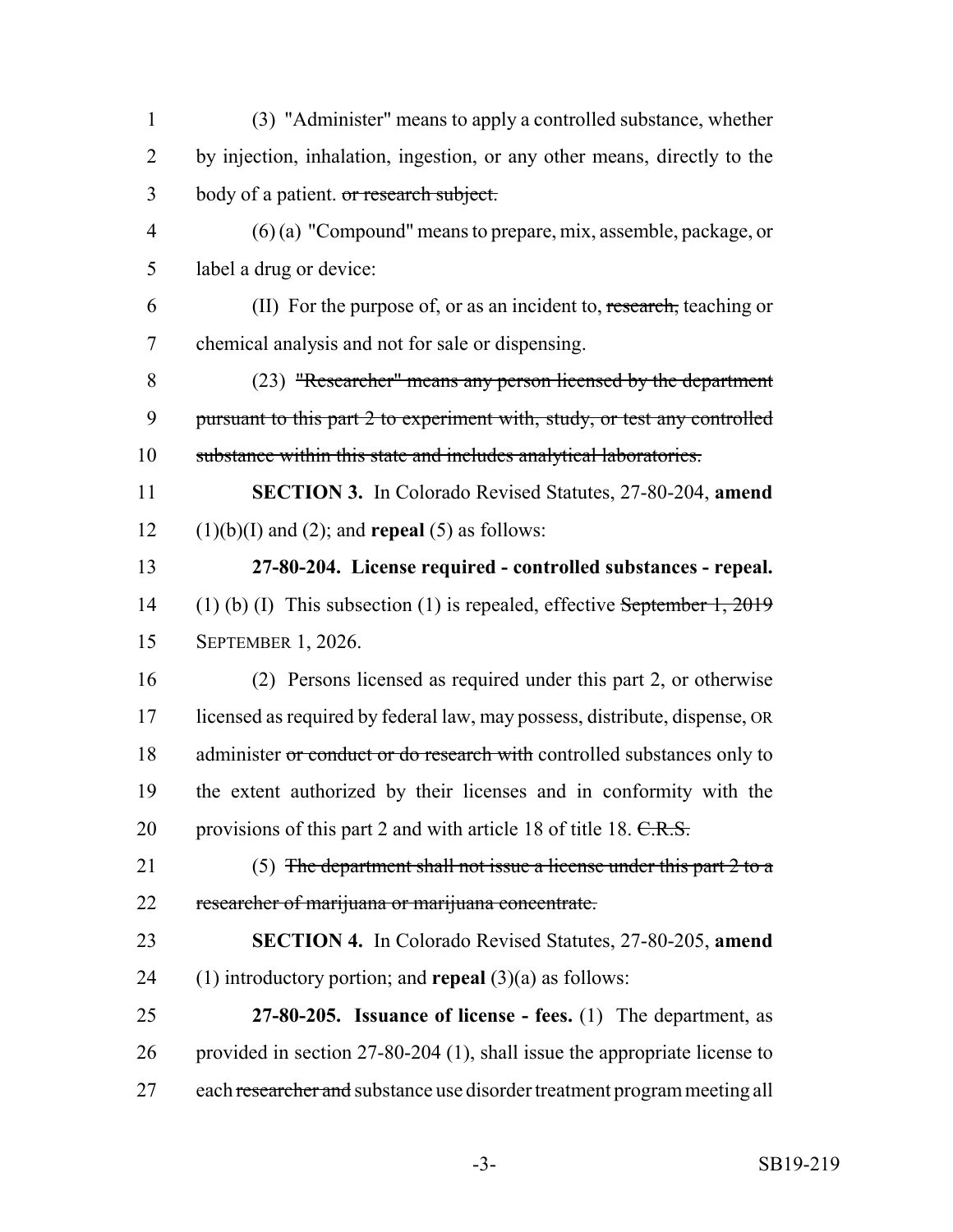| $\mathbf{1}$   | the requirements of this part 2 unless it determines that the issuance of the |
|----------------|-------------------------------------------------------------------------------|
| $\overline{2}$ | license would be inconsistent with the public interest. In determining the    |
| 3              | public interest, the department shall consider the following factors:         |
| $\overline{4}$ | $(3)$ (a) The initial and annual license fees are as follows:                 |
| 5              | (I) Repealed.                                                                 |
| 6              |                                                                               |
| $\overline{7}$ | <b>SECTION 5.</b> In Colorado Revised Statutes, 27-80-207, repeal (2)         |
| 8              | as follows:                                                                   |
| 9              | 27-80-207. Qualifications for license. (2) Any person registered              |
| 10             | as a researcher by the federal government is presumed to possess the          |
| 11             | qualifications described in this section as long as his or her federal        |
| 12             | registration is valid.                                                        |
| 13             | <b>SECTION 6.</b> In Colorado Revised Statutes, 27-80-208, amend              |
| 14             | (1) introductory portion and $(1)(c)$ ; and <b>add</b> $(5)$ as follows:      |
| 15             | 27-80-208. Denial, revocation, or suspension of license - other               |
|                |                                                                               |
| 16             | disciplinary actions - notice - repeal. (1) The department may deny,          |
| 17             | suspend, or revoke a license issued under this part 2 pursuant to article 4   |
| 18             | of title 24, $C.R.S.,$ or take other disciplinary action as set forth in      |
| 19             | subsection (2.5) of this section, at the department's discretion, upon a      |
| 20             | finding that the licensee:                                                    |
| 21             | (c) Has had his or her federal registration to manufacture, conduct           |
| 22             | research on, distribute, or dispense a controlled substance suspended or      |
| 23             | revoked; or                                                                   |
| 24             | (5) (a) ON OR BEFORE JULY 1, 2020, THE DEPARTMENT SHALL                       |
| 25             | DEVELOP AND IMPLEMENT A FORMAL, SIMPLE, ACCURATE, AND OBJECTIVE               |
| 26             | SYSTEM TO TRACK AND CATEGORIZE COMPLAINTS MADE AGAINST A                      |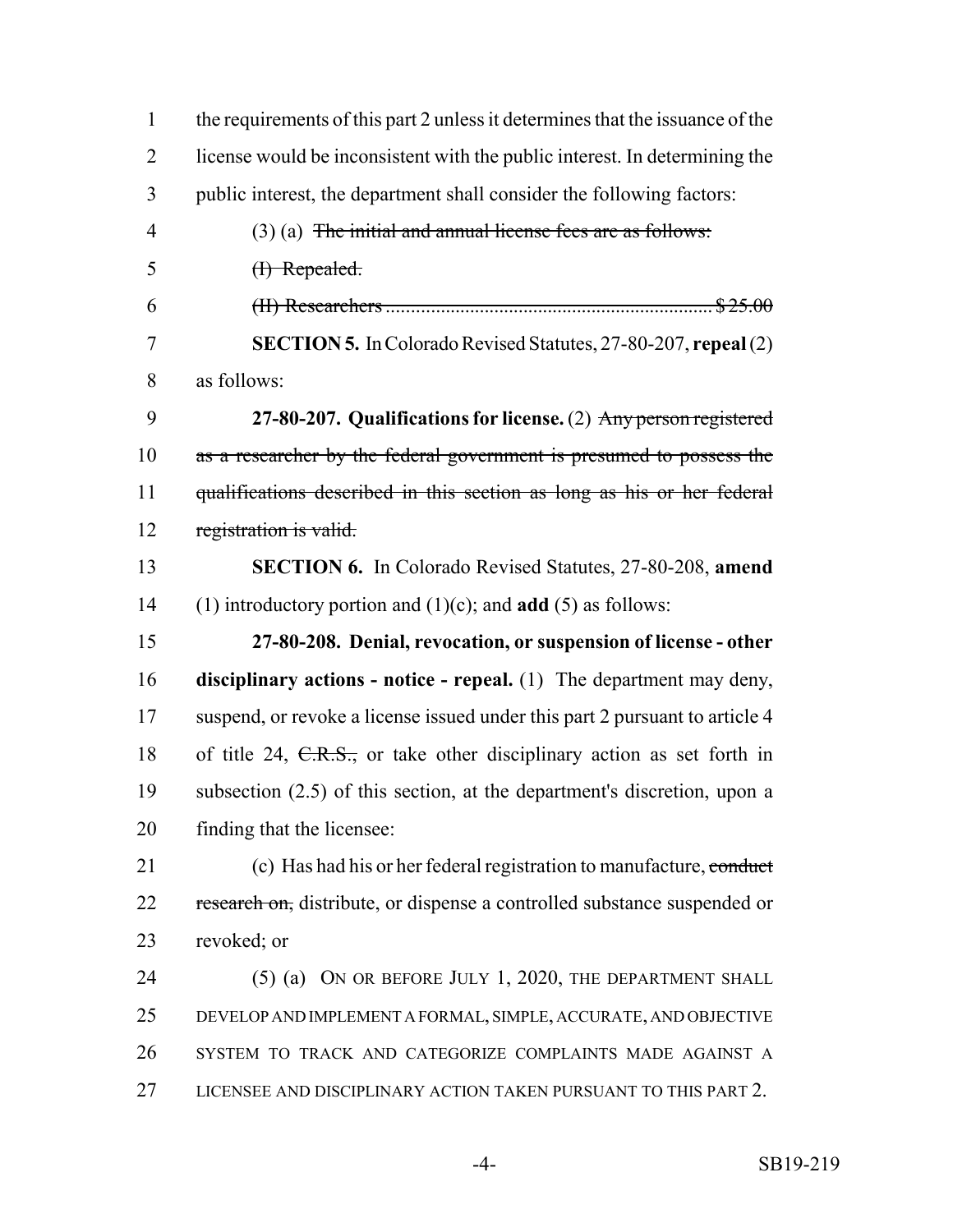(b) (I) THE EXECUTIVE DIRECTOR SHALL NOTIFY IN WRITING THE HEALTH AND HUMAN SERVICES COMMITTEE OF THE SENATE AND THE PUBLIC HEALTH CARE AND HUMAN SERVICES COMMITTEE OF THE HOUSE OF REPRESENTATIVES, OR THEIR SUCCESSOR COMMITTEES, OF THE DATE ON WHICH THE DEPARTMENT HAS IMPLEMENTED THE SYSTEM DESCRIBED IN 6 SUBSECTION  $(5)(a)$  OF THIS SECTION.

(II) THIS SUBSECTION (5)(b) IS REPEALED, EFFECTIVE JULY 1,2021.

 **SECTION 7.** In Colorado Revised Statutes, 27-80-211, **amend** 9  $(2)(b)$  as follows:

 **27-80-211. Enforcement and cooperation.** (2) The department shall cooperate with all agencies charged with the enforcement of the laws of this state, all other states, and the United States relating to controlled substances. To this end, the department shall:

 (b) Cooperate with the bureau and with local, state, and other federal agencies by maintaining a centralized unit to accept, catalogue, file, and collect statistics, including records of dependent and other controlled substance law offenders within the state, and make the information available for federal, state, and local law enforcement or regulatory purposes. The department shall not furnish the name or identity 20 of a patient or research subject whose identity could not be obtained under section 27-80-212.

 **SECTION 8.** In Colorado Revised Statutes, 27-80-213, **amend** 23  $(2)$  as follows:

 **27-80-213. Rules.** (2) The department shall promulgate rules, in 25 accordance with article 4 of title 24, for research programs and for the conduct of detoxification treatment, maintenance treatment, and withdrawal treatment programs for substance use disorders related to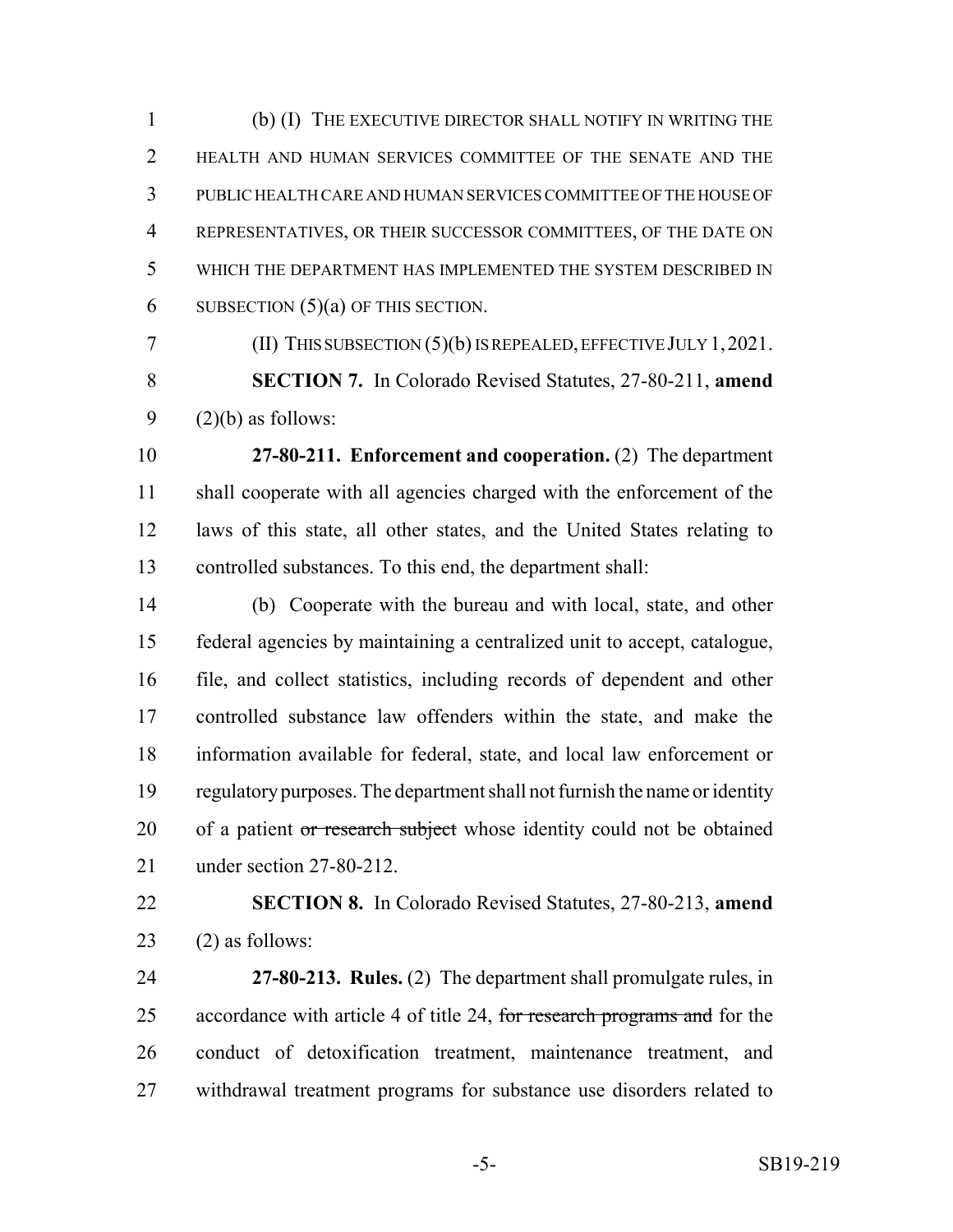controlled substances.

 **SECTION 9.** In Colorado Revised Statutes, **add** 27-80-215 as follows:

 **27-80-215. Central registry - registration required - notice - repeal.** (1) (a) ON OR BEFORE JULY 1, 2020, THE DEPARTMENT SHALL DEVELOP OR PROCURE A SECURE ONLINE CENTRAL REGISTRY, REFERRED TO IN THIS SECTION AS THE "REGISTRY", TO REGISTER PATIENTS TREATED IN A SUBSTANCE USE DISORDER TREATMENT PROGRAM.

 (b) THE DEPARTMENT SHALL OPERATE AND MAINTAIN THE REGISTRY OR ENTER INTO AN AGREEMENT WITH A THIRD PARTY TO OPERATE AND MAINTAIN THE REGISTRY ON ITS BEHALF.

 (c) EACH SUBSTANCE USE DISORDER TREATMENT PROGRAM SHALL REGISTER AND MAINTAIN AN ACCOUNT WITH THE REGISTRY.

14 (d) (I) THE EXECUTIVE DIRECTOR SHALL NOTIFY IN WRITING THE HEALTH AND HUMAN SERVICES COMMITTEE OF THE SENATE AND THE PUBLIC HEALTH CARE AND HUMAN SERVICES COMMITTEE OF THE HOUSE OF REPRESENTATIVES, OR THEIR SUCCESSOR COMMITTEES, OF THE DATE ON WHICH THE DEPARTMENT HAS IMPLEMENTED THE REGISTRY DESCRIBED IN SUBSECTION (1)(a) OF THIS SECTION.

20 (II) THIS SUBSECTION (1)(d) IS REPEALED, EFFECTIVE JULY 1, 2021. 21 (2) (a) (I) IN ORDER TO PREVENT SIMULTANEOUS ENROLLMENT OF A PATIENT IN MORE THAN ONE CLINIC OR PROGRAM, EACH SUBSTANCE USE DISORDER TREATMENT PROGRAM SHALL FULLY PARTICIPATE IN THE REGISTRY, INCLUDING SUBMITTING A QUERY TO THE REGISTRY FOR EACH PATIENT AND ENTERING IN PATIENT INFORMATION AS REQUIRED BY THIS PART 2 AND DEPARTMENT RULE.

**(II) FOR EACH PATIENT, THE ENTRY INTO THE REGISTRY MUST**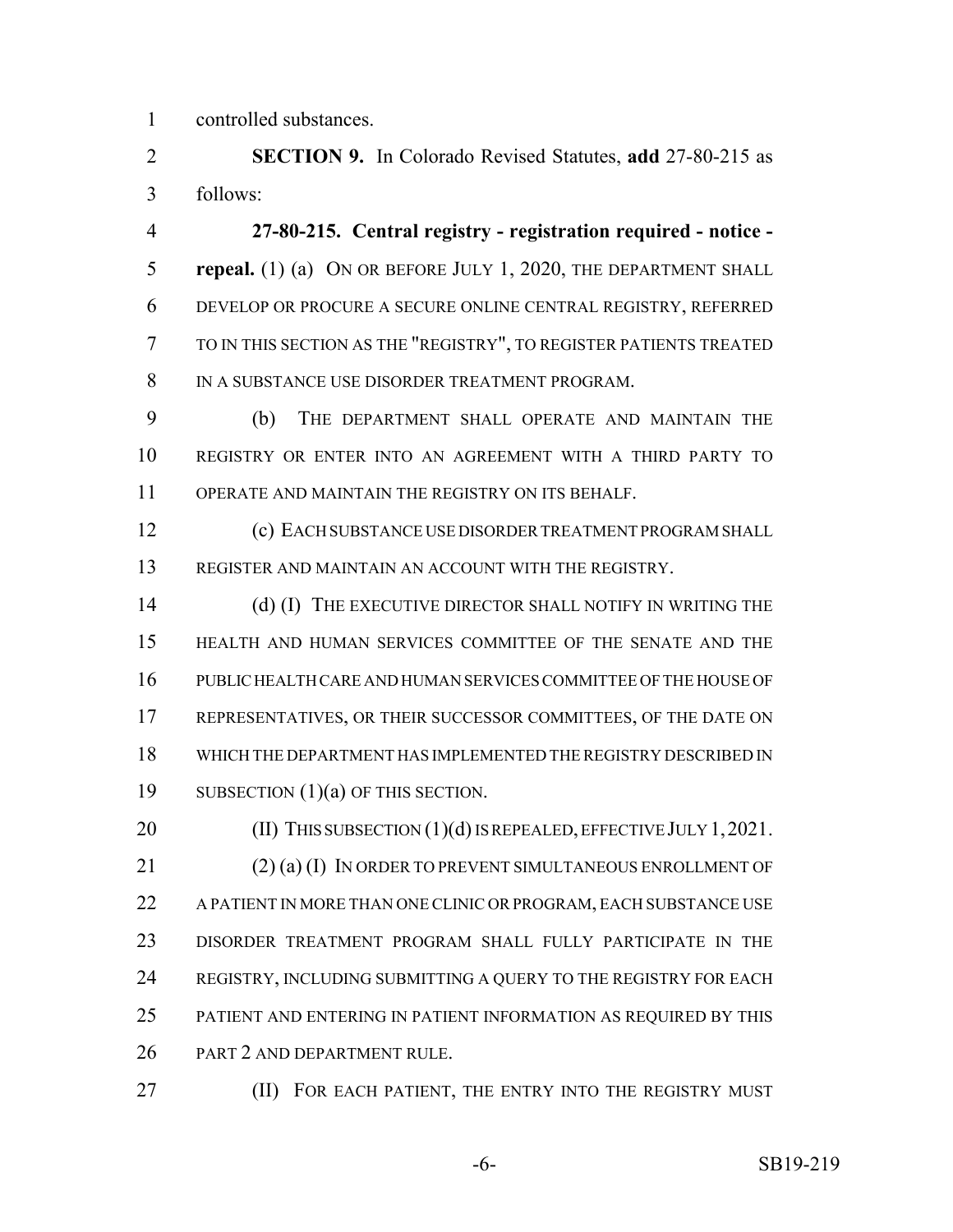INCLUDE THE PATIENT'S NAME, THE SUBSTANCE USE DISORDER TREATMENT PROGRAM PROVIDING TREATMENT TO THE PATIENT, AND ANY INFORMATION THE DEPARTMENT DEEMS NECESSARY TO FURTHER THE GOALS OF THIS PART 2.

 (III) ANY PERSON SEEKING TREATMENT FROM A SUBSTANCE USE DISORDER TREATMENT PROGRAM MUST PROVIDE THE PROGRAM WITH ANY INFORMATION REQUIRED BY THIS SECTION AND AUTHORIZE THE PROGRAM TO QUERY THE REGISTRY. A PROGRAM MAY NOT QUERY OR ENTER ANY INFORMATION INTO THE REGISTRY WITHOUT AUTHORIZATION FROM THE PATIENT.

 (b) THE DEPARTMENT SHALL ESTABLISH THE METHOD FOR SUBSTANCE USE DISORDER TREATMENT PROGRAMS TO ENTER INFORMATION INTO THE REGISTRY AND QUERY THE REGISTRY FOR INFORMATION CONCERNING PROSPECTIVE PATIENTS.

 (3) (a) THIS SECTION IS REPEALED, EFFECTIVE SEPTEMBER 1,2026. (b) PRIOR TO THE REPEAL, THE DEPARTMENT OF REGULATORY AGENCIES SHALL REVIEW THE REGISTRATION FUNCTIONS OF THE DEPARTMENT AS PROVIDED IN SECTION 24-34-104.

 **SECTION 10. Act subject to petition - effective date.** This act takes effect at 12:01 a.m. on the day following the expiration of the ninety-day period after final adjournment of the general assembly (August 2, 2019, if adjournment sine die is on May 3, 2019); except that, if a referendum petition is filed pursuant to section 1 (3) of article V of the state constitution against this act or an item, section, or part of this act within such period, then the act, item, section, or part will not take effect unless approved by the people at the general election to be held in